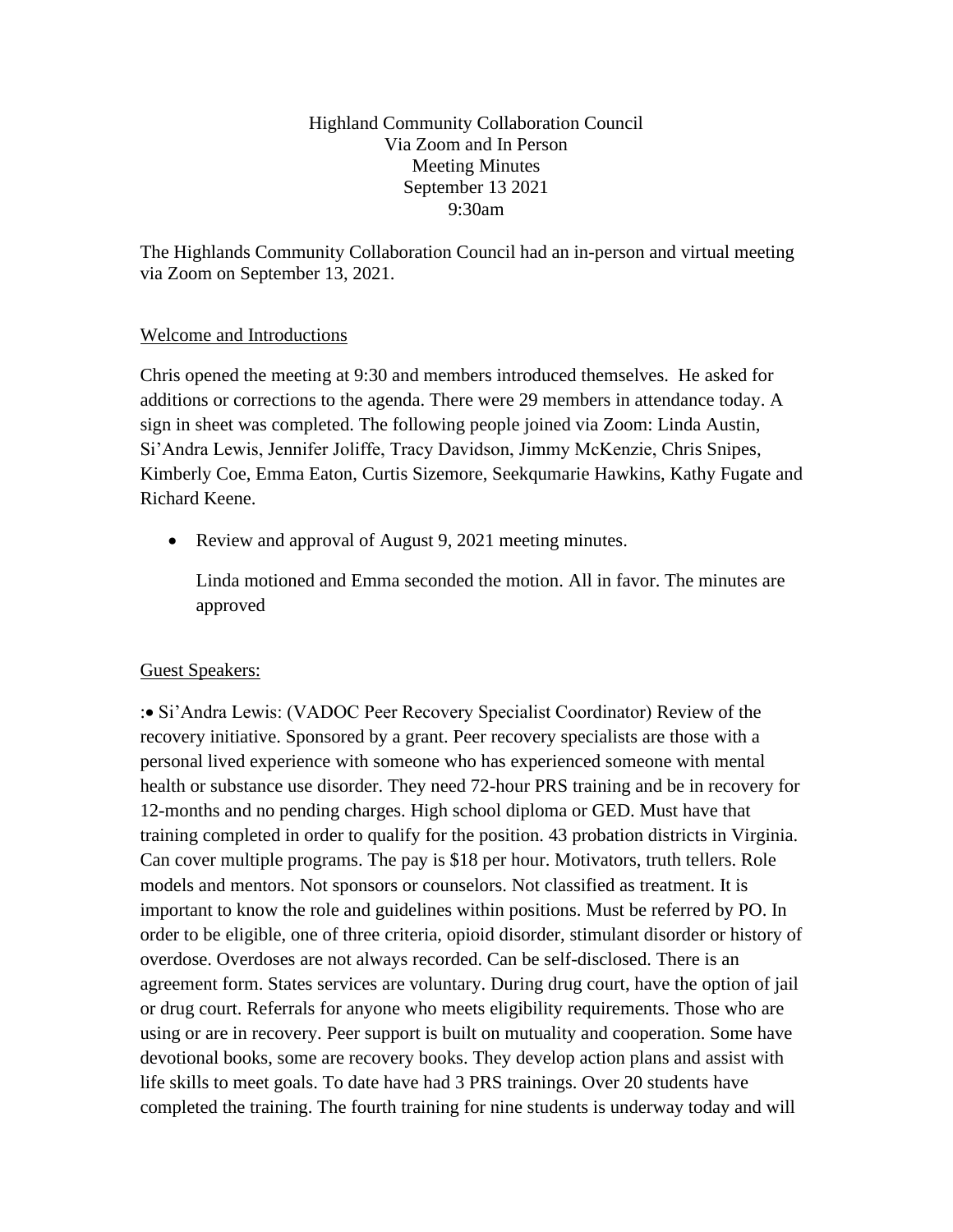end the end of September. Meditation books are provided to PRS's. Supervisors are assigned to each region. Pay is also \$18 per hour for supervisors. There are funds to train interested individuals. PRS vacancies are listed on the website for vendors. They have a vision to expand. Are there criminal barriers for participants? No.

• Annie Cleveland: (OXFORD House) She will email the packet to members. She is in long term recovery. A former meth dealer and manufacturer. Living in Oxford House and entering recovery has saved her life. Clients must enter and remain sober. There are men's house, women's houses and women with children houses. Opening a house in Wytheville soon. The cost is weekly and covers rent, utilities, cable and internet. Averages \$100-155 per week. If the house is full, the cost goes down. There is a sliding scale. There is an incentive to get people in. The prior offenses usually don't matter. Some offenses would not get voted in. Sometimes the structure of the house violates probation requirements. There are between 6-12 members per house. There is a house president, secretary, comptroller, treasurer and a safety and chores coordinator. This also teaches life skills. No managers or paid staff on site. It is a peer group system. There is a 12-step support group that includes a sponsor. There is a three step rule system. They only hire people who have lived in the house and know the system. Do not own any of houses. 160 houses in Virginia and they are international. 87% success rate after 15 months. Urine screens at the house. There is a system in place that if you see something, you say something. Narcan in all of the houses. One challenge is "not in my backyard." Not a lot of education and people are not really open to it if it doesn't affect them directly. Need patience and understanding. Houses are democratically ran. There are certain crimes that are frowned upon by the members. The program is evidence based. There is a video on the website. www.oxfordvacancies.com (can apply online). There is a brochure with outreach workers in Virginia. They are in need of donations for the Oxford House in Wytheville. Chris will email the brochure to the members.

• Virtual Tour of BLR (Linda Austin) Rick Mitchell presented the program. It has been underway for 14 months. The long term goal is to be recovery oriented housing to let the person get to their next step of life. Fairview Housing is non-profit. Has been around for over 50 years. Started in Tazewell in 1971. Have had Manna House in Johnson City. Bob Garrett and a friend agreed on a need for supportive housing. It grew and they received some grants. Bought a house in JC downtown and it kept growing. They received some grants and some would stay for a month and other for a couple of years. Some would move out and move back in. It is a 20-bed house. One man has lived there for 12-years. The difference is BLR is over 60,000 square feet. Bob saw the opportunity and was able to take on the project. A schematic of the building was provided to the group. There is a dining hall and full kitchen. A gathering area and a courtyard. There is a second floor. There is a Virginia residential side. There are addiction recovery services available to assist those who are seeking long term treatment. There are three levels. 3.1 residential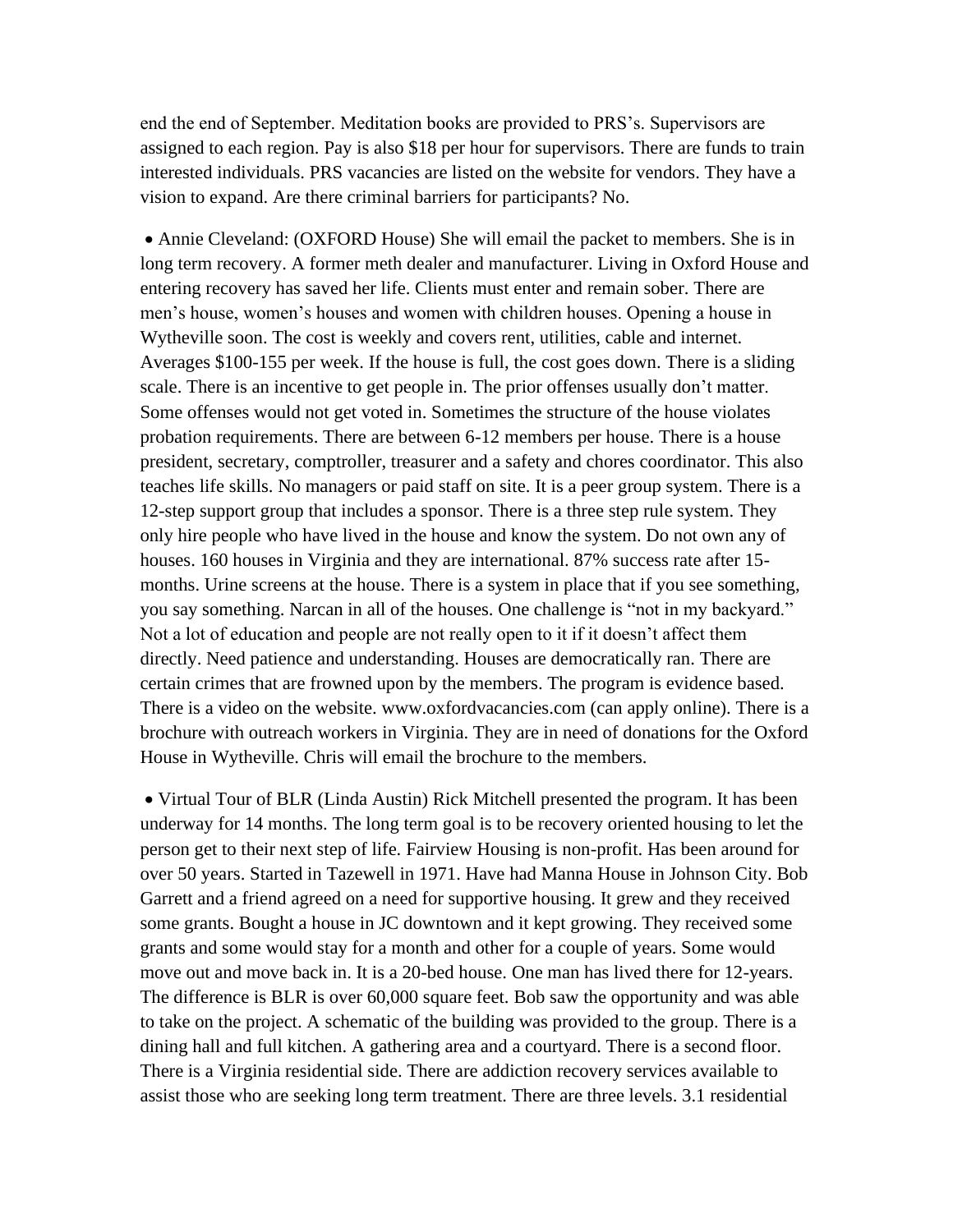treatment. Provide clinically based treatment. Take referrals from hospitals. Provides a level of structure. Low level clinical. Renovation is still ongoing. The program is for adult males and they accept Virginia Medicaid. 75-days is the average stay. Have had a few as 30 and over 100. The current numbers are 81% successful program completions. Have helped over 150 guys. Opened July 7, 2020. Had a forty bed license. Low census at first. On boarded and trained staff for a month before opening. Went for 1-40 over a oneyear period. Best practice to grow slowly. Average daily census is 30. Do plan to expand. He provided and online tour. They are a faith based program. Some guys go off site for church services. We want them to fully invest in treatment. They need to connect to primary care. We have a partnership with outside providers. Vocational assistance is provided. There is a daily routine. There is a medication room that provides secure storage. There is a gym on site. In the process of adding 13 resident rooms. The contact number is (276) 821-8030. [recover@bristollifestylerecovery.org](mailto:recover@bristollifestylerecovery.org)

Life Center of Galax is a major referrer. They accept most insurances and do some private pay. They are following Covid protocol. They are requiring a negative test at admission. They do MAT with community partners. About 30% of residents have MAT.

### New Business

• Refer to committee members: Felisha noted a \$300 donation and she paid the website annual fee.

November 2021 Council Presentations: No meeting in October due to state holiday

• Stan with Bland Correctional Center will host a Q and A.

#### Sub-Committee Reports

*Housing Committee/ Service Integration Committee/ Grants/Finance Committee* (Matt, Emma, Andy, Felisha, and Linda)

*Employment Committee:* (Jimmy with DARS, Mike with VEC) None

*Mentoring Committee/ Substance Abuse Committee:* (Ruth, Teresa, Chris, Chuck) None *Public Relations Committee:* (Manuel) None *Executive Committee:* (Chris, Richard, Felisha and Chris). None